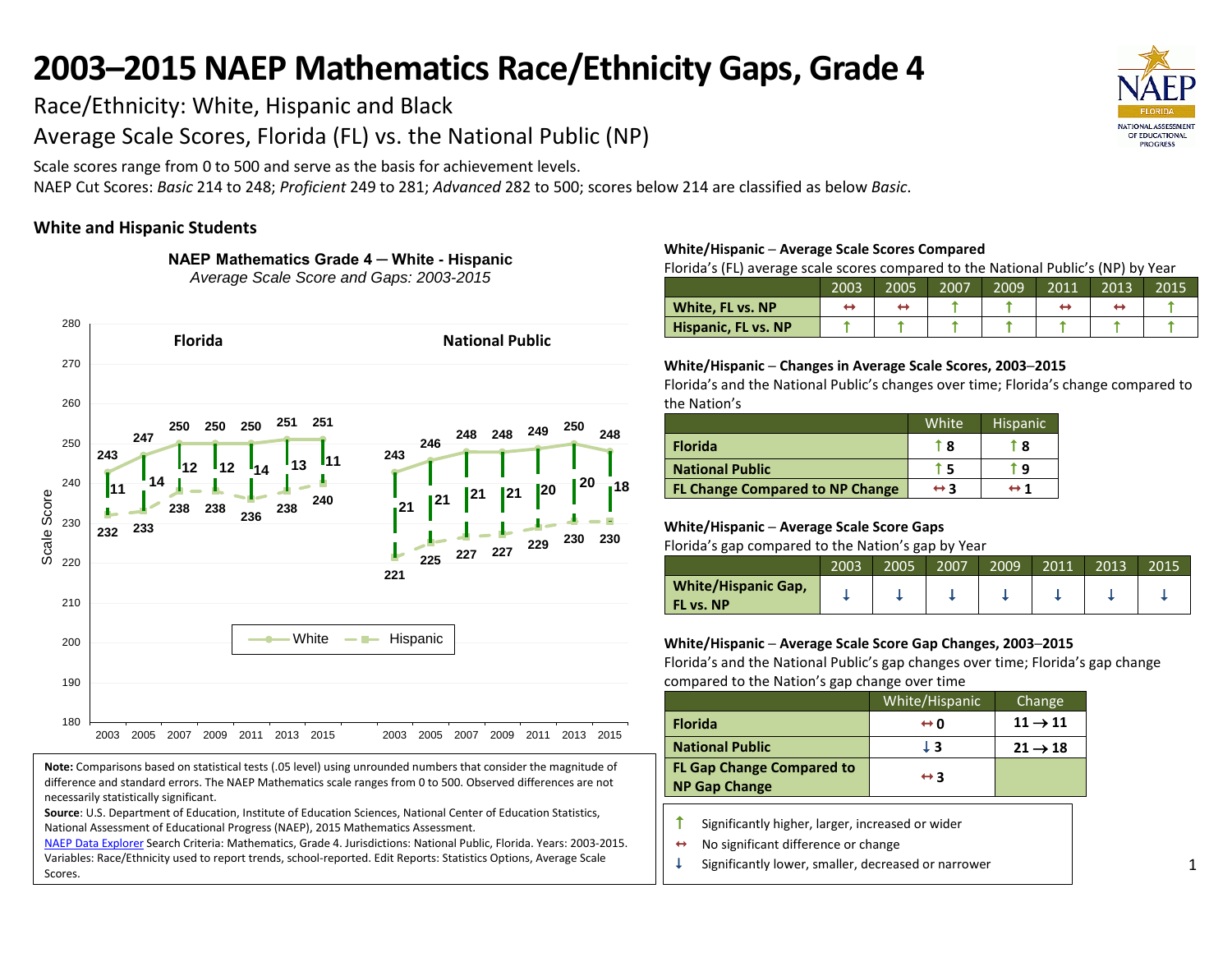Race/Ethnicity: White, Black and Hispanic

Average Scale Scores, Florida (FL) vs. the National Public (NP)

**NAEP Mathematics Grade 4 ─ White - Black**

Scale scores range from 0 to 500 and serve as the basis for achievement levels.

NAEP Cut Scores: *Basic* 214 to 248; *Proficient* 249 to 281; *Advanced* 282 to 500; scores below 214 are classified as below *Basic*.

## **White and Black Students**



**Note:** Comparisons based on statistical tests (.05 level) using unrounded numbers that consider the magnitude of difference and standard errors. The NAEP Mathematics scale ranges from 0 to 500. Observed differences are not necessarily statistically significant.

**Source:** U.S. Department of Education, Institute of Education Sciences, National Center of Education Statistics, National Assessment of Educational Progress (NAEP), 2015 Mathematics Assessment.

[NAEP Data Explorer](http://nces.ed.gov/nationsreportcard/naepdata/) Search Criteria: Mathematics, Grade 4. Jurisdictions: National Public, Florida. Years: 2003-2015. Variables: Race/Ethnicity used to report trends, school-reported. Edit Reports: Statistics Options, Average Scale Scores.

## **White/Black ─ Average Scale Scores Compared**

Florida's (FL) average scale scores compared to the National Public's (NP) by Year

|                         | 2003 | 2005 | 2007 | 2009 | 2011 | 2013 | 2015 |
|-------------------------|------|------|------|------|------|------|------|
| White, FL vs. NP        |      |      |      |      |      |      |      |
| <b>Black, FL vs. NP</b> |      |      |      |      |      |      |      |

## **White/Black ─ Changes in Average Scale Scores, 2003─2015**

Florida's and the National Public's changes over time; Florida's change compared to the Nation's

|                                        | White               | <b>Black</b>  |
|----------------------------------------|---------------------|---------------|
| <b>Florida</b>                         |                     | $^{\circ}$ 13 |
| <b>National Public</b>                 |                     | i 8           |
| <b>FL Change Compared to NP Change</b> | $\leftrightarrow$ 3 |               |

## **White/Black ─ Average Scale Score Gaps**

Florida's gap compared to the Nation's gap by Year

| -                      |      |      |      |      |      |      |      |
|------------------------|------|------|------|------|------|------|------|
|                        | 2003 | 2005 | 2007 | 2009 | 2011 | 2013 | 2015 |
| White/Black, FL vs. NP |      |      |      |      |      |      |      |

## **White/Black ─ Average Scale Score Gap Changes, 2003─2015**

|                                                          | White/Black         | Change              |
|----------------------------------------------------------|---------------------|---------------------|
| <b>Florida</b>                                           | $leftrightarrow -5$ | $28 \rightarrow 23$ |
| <b>National Public</b>                                   | ŀЗ                  | $27 \rightarrow 24$ |
| <b>FL Gap Change Compared to</b><br><b>NP Gap Change</b> | $leftrightarrow$ 2  |                     |

- $\uparrow$  Significantly higher, larger, increased or wider
- $\leftrightarrow$  No significant difference or change
- $\downarrow$  Significantly lower, smaller, decreased or narrower

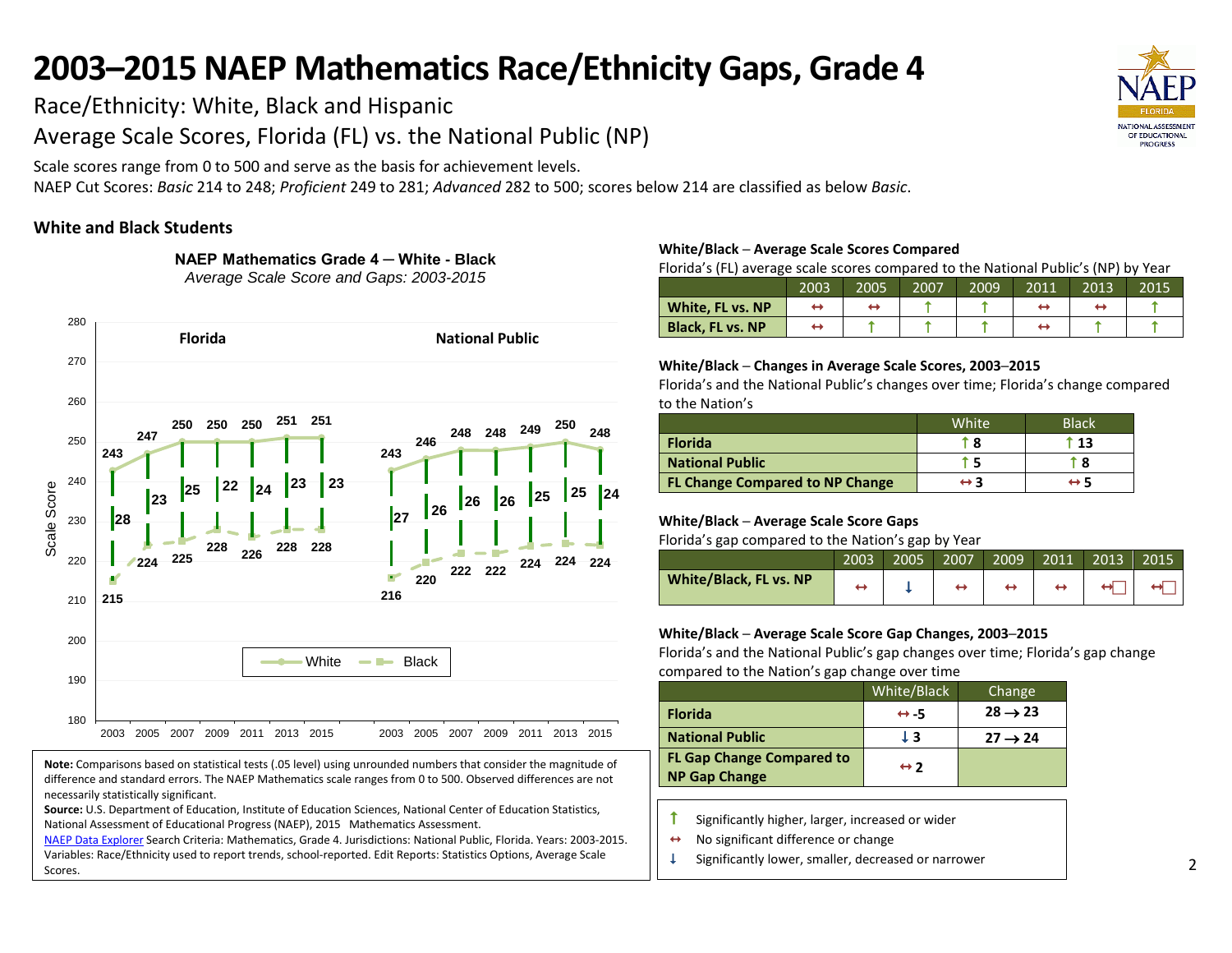Race/Ethnicity: White, Black and Hispanic

At or above *Basic*, Florida (FL) vs. the National Public (NP)

**NAEP Mathematics Grade 4 ─ White - Hispanic**

Scale scores range from 0 to 500 and serve as the basis for achievement levels.

NAEP Cut Scores: *Basic* 214 to 248; *Proficient* 249 to 281; *Advanced* 282 to 500; scores below 214 are classified as below *Basic*.

## **White and Hispanic Students**



**Notes:** Comparisons based on statistical tests (.05 level) using unrounded numbers that consider the magnitude of difference and standard errors. The NAEP Mathematics scale ranges from 0 to 500. Observed differences are not necessarily statistically significant.

At or above *Basic*: Partial mastery of prerequisite knowledge and skills needed for proficient work.

**Source:** U.S. Department of Education, Institute of Education Sciences, National Center of Education Statistics, National Assessment of Educational Progress, 2015 Mathematics Assessment.

[NAEP Data Explorer](http://nces.ed.gov/nationsreportcard/naepdata/) Search Criteria: Mathematics, Grade 4. Jurisdictions: National Public, Florida. Years: 2003-2015. Variables: Race/Ethnicity used to report trends, school-reported. Edit Reports: Statistics Options, Achievement Levels, Cumulative.

## **White/Hispanic ─ Percent at or above** *Basic* **Compared**

Florida's (FL) percentage at or above *Basic* compared to the National Public's (NP) by Year

|                     | 2003 | 2005 | 2007 | 2009 | 2011 | 2013 | 2015 |
|---------------------|------|------|------|------|------|------|------|
| White, FL vs. NP    |      |      |      |      |      |      |      |
| Hispanic, FL vs. NP |      |      |      |      |      |      |      |

## **White/Hispanic ─ Changes in Percent at or above** *Basic***, 2003─2015**

Florida's and the National Public's changes over time; Florida's change compared to the Nation's

|                                        | White <sup>'</sup>  | <b>Hispanic</b> |
|----------------------------------------|---------------------|-----------------|
| <b>Florida</b>                         | - 6                 | ٠q              |
| <b>National Public</b>                 |                     | l 11            |
| <b>FL Change Compared to NP Change</b> | $\leftrightarrow$ 3 | ↔ ?             |

## **White/Hispanic ─ Percent at or above** *Basic* **Gaps**

Florida's gap compared to the Nation's gap by Year

|                                                | 2003 | 2005 | 2007 | 2009 | 2011 | 2013 | 2015 |
|------------------------------------------------|------|------|------|------|------|------|------|
| <b>White/Hispanic Gap,</b><br><b>FL vs. NP</b> |      |      |      |      |      |      |      |

## **White/Hispanic ─ Percent at or above** *Basic* **Gap Changes, 2003─2015**

|                                                          | White/Hispanic      | Change              |
|----------------------------------------------------------|---------------------|---------------------|
| <b>Florida</b>                                           | $leftrightarrow -3$ | $12 \rightarrow 9$  |
| <b>National Public</b>                                   | l 8                 | $25 \rightarrow 17$ |
| <b>FL Gap Change Compared to</b><br><b>NP Gap Change</b> | $\leftrightarrow$ 5 |                     |

- $\uparrow$  Significantly higher, larger, increased or wider
- $\leftrightarrow$  No significant difference or change
- $\downarrow$  Significantly lower, smaller, decreased or narrower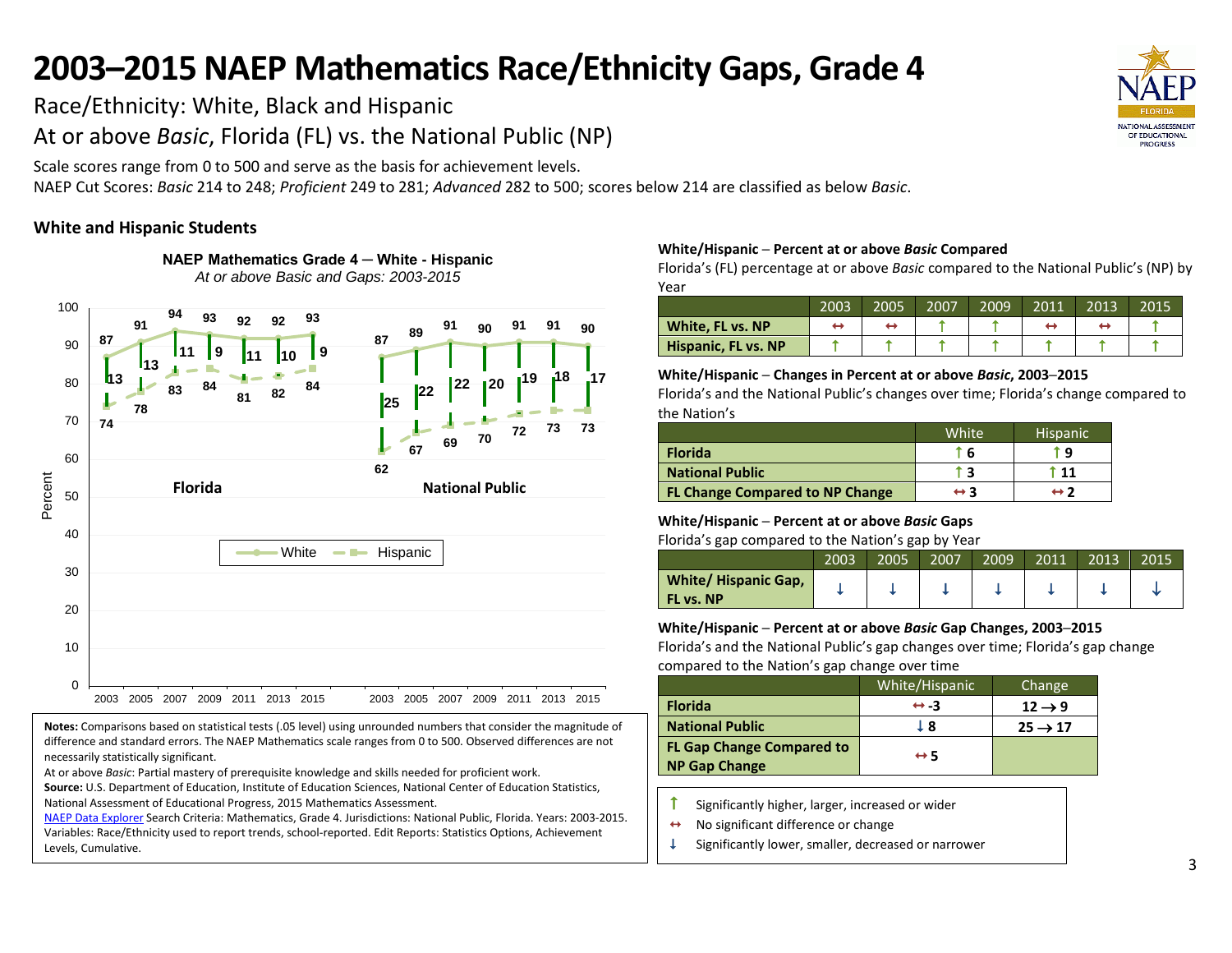Race/Ethnicity: White, Hispanic and Black

At or above *Basic*, Florida (FL) vs. the National Public (NP)

**NAEP Mathematics Grade 4 ─ White - Black**

Scale scores range from 0 to 500 and serve as the basis for achievement levels.

NAEP Cut Scores: *Basic* 214 to 248; *Proficient* 249 to 281; *Advanced* 282 to 500; scores below 214 are classified as below *Basic*.

## **White and Black Students**



**Notes:** Comparisons based on statistical tests (.05 level) using unrounded numbers that consider the magnitude of difference and standard errors. The NAEP Mathematics scale ranges from 0 to 500. Observed differences are not necessarily statistically significant. At or above *Basic*: Partial mastery of prerequisite knowledge and skills needed for proficient work

**Source:** U.S. Department of Education, Institute of Education Sciences, National Center of Education Statistics, National Assessment of Educational Progress, 2015 Mathematics Assessment.

[NAEP Data Explorer](http://nces.ed.gov/nationsreportcard/naepdata/) Search Criteria: Mathematics, Grade 4. Jurisdictions: National Public, Florida. Years: 2003-2015. Variables: Race/Ethnicity used to report trends, school-reported. Edit Reports: Statistics Options, Achievement Levels, Cumulative.

#### **White/Black ─ Percent at or above** *Basic* **Compared**

Florida's (FL) percentage at or above *Basic* compared to the National Public's (NP) by Year

|                         | 2003 | 2005 | 2007 | 2009 | 2011 | 2013 | 2015 |
|-------------------------|------|------|------|------|------|------|------|
| White, FL vs. NP        |      |      |      |      |      |      |      |
| <b>Black, FL vs. NP</b> |      |      |      |      |      |      |      |

## **White/Black ─ Changes in Percent at or above** *Basic***, 2003─2015**

Florida's and the National Public's changes over time; Florida's change compared to the Nation's

|                                        | White               | <b>Black</b> |
|----------------------------------------|---------------------|--------------|
| <b>Florida</b>                         | 6                   | f 19         |
| <b>National Public</b>                 | i 3                 | t 11         |
| <b>FL Change Compared to NP Change</b> | $\leftrightarrow$ 3 | ↔ 8          |

## **White/Black ─ Percent at or above** *Basic* **Gaps**

Florida's gap compared to the Nation's gap by Year

| ີ                                    |      |      |      |      |      |      |      |
|--------------------------------------|------|------|------|------|------|------|------|
|                                      | 2003 | 2005 | 2007 | 2009 | 2011 | 2013 | 2015 |
| <b>White/Black Gap,</b><br>FL vs. NP | ⊷    |      | ↔    |      | ↔    |      |      |

## **White/Black ─ Percent at or above** *Basic* **Gap Changes, 2003─2015**

|                                                          | White/Black         | Change              |
|----------------------------------------------------------|---------------------|---------------------|
| <b>Florida</b>                                           | $\perp$ 13          | $35 \rightarrow 22$ |
| <b>National Public</b>                                   | T 8                 | $33 \rightarrow 25$ |
| <b>FL Gap Change Compared to</b><br><b>NP Gap Change</b> | $\leftrightarrow$ 4 |                     |

- $\uparrow$  Significantly higher, larger, increased or wider
- $\leftrightarrow$  No significant difference or change
- $\downarrow$  Significantly lower, smaller, decreased or narrower

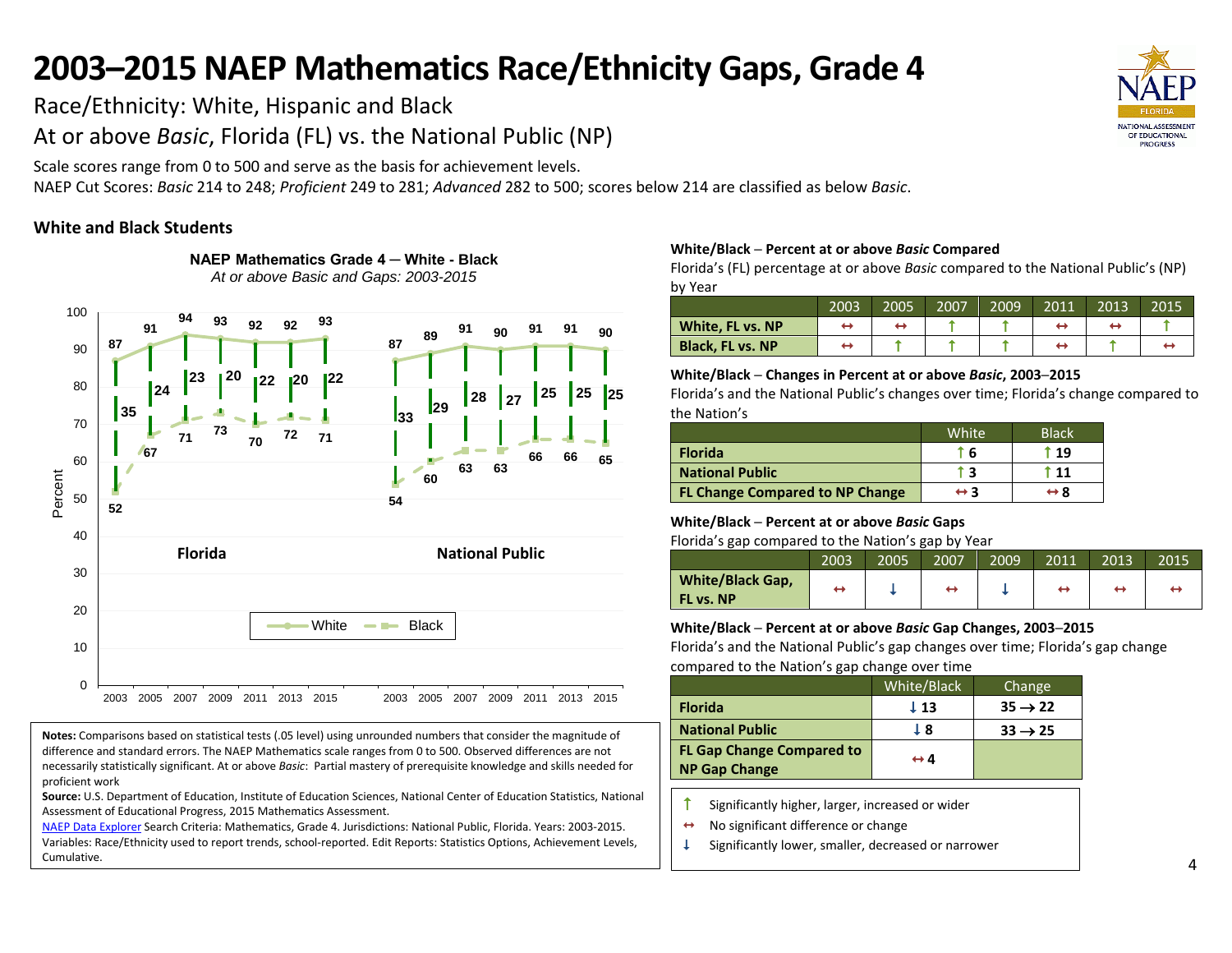Race/Ethnicity: White, Hispanic and Black

At or above *Proficient*, Florida (FL) vs. the National Public (NP)

**NAEP Mathematics Grade 4 ─ White - Hispanic** *At or above Proficient and Gaps: 2003-2015*

Scale scores range from 0 to 500 and serve as the basis for achievement levels.

NAEP Cut Scores: *Basic* 214 to 248; *Proficient* 249 to 281; *Advanced* 282 to 500; scores below 214 are classified as below *Basic*.

## **White and Hispanic Students**



**Notes:** Comparisons based on statistical tests (.05 level) using unrounded numbers that consider the magnitude of difference and standard errors. The NAEP Mathematics scale ranges from 0 to 500. Observed differences are not necessarily statistically significant.

At or above *Proficient*: Mastery of complex material; higher than grade level performance.

**Source**: U.S. Department of Education, Institute of Education Sciences, National Center of Education Statistics, National Assessment of Educational Progress, 2015 Mathematics Assessment.

National Assessment of Educational Progress, 2015 Mathematics Assessment.<br><u>[NAEP Data Explorer](http://nces.ed.gov/nationsreportcard/naepdata/)</u> Search Criteria: Mathematics, Grade 4. Jurisdictions: National Public, Florida. Years: 2003-2015. Variables: Race/Ethnicity used to report trends, school-reported. Edit Reports: Statistics Options, Achievement Levels, Cumulative.

#### **White/Hispanic ─ Percent at or above** *Proficient* **Compared**

Florida's (FL) percentage at or above *Proficient* compared to the National Public's (NP) by Year

|                     | 2003 | 2005 | 2007 | 2009 | 2011 | 2013 | 2015 |
|---------------------|------|------|------|------|------|------|------|
| White, FL vs. NP    |      |      |      |      |      |      |      |
| Hispanic, FL vs. NP |      |      |      |      |      |      |      |

## **White/Hispanic ─ Changes in Percent at or above** *Proficient***, 2003─2015**

Florida's and the National Public's changes over time; Florida's change compared to the Nation's

|                                        | White <sup>1</sup>  | <b>Hispanic</b>     |
|----------------------------------------|---------------------|---------------------|
| <b>Florida</b>                         | t 11                | t 11                |
| National Public                        | га                  | T 11                |
| <b>FL Change Compared to NP Change</b> | $\leftrightarrow$ 3 | $\leftrightarrow$ 1 |

## **White/Hispanic ─ Percent at or above** *Proficient* **Gaps**

Florida's gap compared to the Nation's gap by Year

|                                                | 2003 | 2005 | 2007 | 2009 | 2011 | 2013 | 2015 |
|------------------------------------------------|------|------|------|------|------|------|------|
| <b>White/Hispanic Gap,</b><br><b>FL vs. NP</b> |      |      |      |      |      |      |      |

**White/Hispanic ─ Percent at or above** *Proficient* **Gap Changes, 2003─2015** Florida's and the National Public's gap changes over time; Florida's gap change

compared to the Nation's gap change over time

|                                                          | White/Hispanic      | Change              |
|----------------------------------------------------------|---------------------|---------------------|
| <b>Florida</b>                                           | ⇔ n                 | $16 \rightarrow 16$ |
| <b>National Public</b>                                   | $leftrightarrow -2$ | $27 \rightarrow 25$ |
| <b>FL Gap Change Compared to</b><br><b>NP Gap Change</b> | $leftrightarrow$ 2  |                     |

 $\uparrow$  Significantly higher, larger, increased or wider

- $\leftrightarrow$  No significant difference or change
- $\downarrow$  Significantly lower, smaller, decreased or narrower